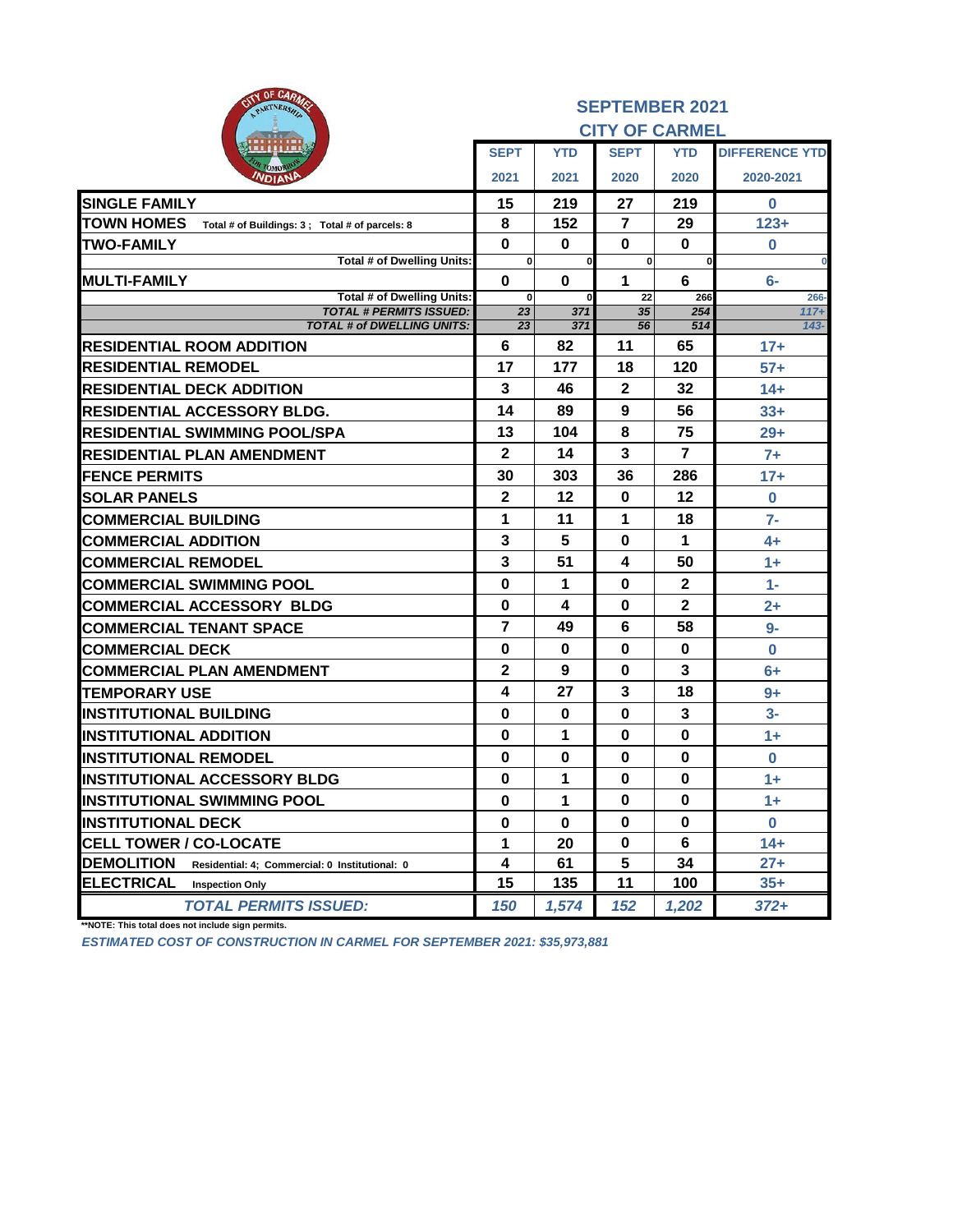### **D.O.C.S. BUILDING PERMIT ACTIVITY SEPTEMBER 2021**

*COMMERCIAL, INSTITUTIONAL, & MULTI-FAMILY - NEW STRUCTURES, ACCESSORY BUILDINGS, ADDITIONS, TENANT FINISHES, REMODELS, POOLS, DECKS (Institutional includes churches, schools & public libraries)*

#### *Type of Construction Total Permits Issued*

### **COMMERCIAL PERMITS ISSUED**

| <b>COMMERCIAL NEW STRUCTURE</b><br>• Yellow Dog Veterinary Clinic, 7325 E. 146 <sup>th</sup> St.                                                                                                                                                                                                                                                                                                                                                                                                                             |  |
|------------------------------------------------------------------------------------------------------------------------------------------------------------------------------------------------------------------------------------------------------------------------------------------------------------------------------------------------------------------------------------------------------------------------------------------------------------------------------------------------------------------------------|--|
| <b>COMMERCIAL ADDITION</b><br>• Jadam Properties, $4511 W. 99th St.$<br>• Carmel Educational Services, 5201 E. Main St.<br>• Hartman Field Baseball Complex, 5201 E. Main St.                                                                                                                                                                                                                                                                                                                                                |  |
| <b>COMMERCIAL / INSITUTIONAL TENANT FINISH / REMODEL:</b><br>• Garden Table, 350 Monon Blvd.<br>• Garbanzo Mediterranean Cuisine, 11100 N. Michigan Rd. #105<br>• Metronet, 1320 City Center Dr. #275<br>• Ferguson, 200 S. Rangeline Rd.<br>• Stemtree Learning, 5790 E. Main St. #120<br>• Bastian Solutions, 10585 N. Meridian St.<br>• Social Cantina, 350 Monon Blvd. #10<br>• Bubble Tea Store, 14490 Clay Terrace Blvd. #120<br>• Premier Family Chiropractic, 120 E. Carmel Dr.<br>• Taco Bell, 9853 N. Michigan Rd. |  |
| <b>COMMERCIAL CERTIFICATES OF OCCUPANCY ISSUED</b>                                                                                                                                                                                                                                                                                                                                                                                                                                                                           |  |
| COMMERCIAL MEW CTRUCTURE                                                                                                                                                                                                                                                                                                                                                                                                                                                                                                     |  |

| • Hobby Horse Barn at Jackson's Grant, 12114 Hobby Horse Dr. |  |
|--------------------------------------------------------------|--|
| • Salsbery Brothers, $4317 E$ . $146th St$ .                 |  |

- **COMMERCIAL TENANT FINISH / REMODEL:……………..…….………………………............................................................................................7** *● Industrious, 880 Monon Green Blvd. #101*
	- *● Chiro One Wellness, 14300 Clay Terrace Blvd. #241*
	- *● Forefront Dermatology, 755 W. Carmel Dr.*
	- *● Vet Check, 1374 S. Rangeline Rd.*
	- *● Forum Credit Union, 2249 E. 116th St.*
	- *● Kimley-Horn, 250 E. 96th St. #580*
	- *● PSI Services, 11590 N. Meridian St. #220*

## **D.O.C.S. BUILDING & SIGN ACTIVITY BY YEAR**

|                                              | <b>SEPT 2021</b> | <b>SEPT 2020</b> | <b>SEPT 2019</b> | <b>SEPT 2018</b> | <b>SEPT 2017</b> |
|----------------------------------------------|------------------|------------------|------------------|------------------|------------------|
| <b>TOTAL BUILDING PERMITS ISSUED:</b>        | 120              | 152              | 141              | 139              | 138              |
| <b>TOTAL FENCE PERMITS ISSUED:</b>           | 30               | 36               | 32               | 26               | 23               |
| <b>TOTAL SIGN PERMITS:</b>                   | 28               | 25               | 27               | 27               | 31               |
| <b>TOTAL PUBLIC EVENT BANNERS:</b>           |                  | 5                | 4                | 8                | 5                |
| <b>BUILDING INSPECTIONS PERFORMED:</b>       | 577              | 509              | 527              | 604              | 643              |
| <b>BUILDING PLAN REVIEWS:</b>                | 116              | 139              | 101              | 106              | 108              |
| <b>PUBLIC REQUEST FOR INFORMATION (RFI):</b> | 87               | 56               | 33               | 11               | 59               |

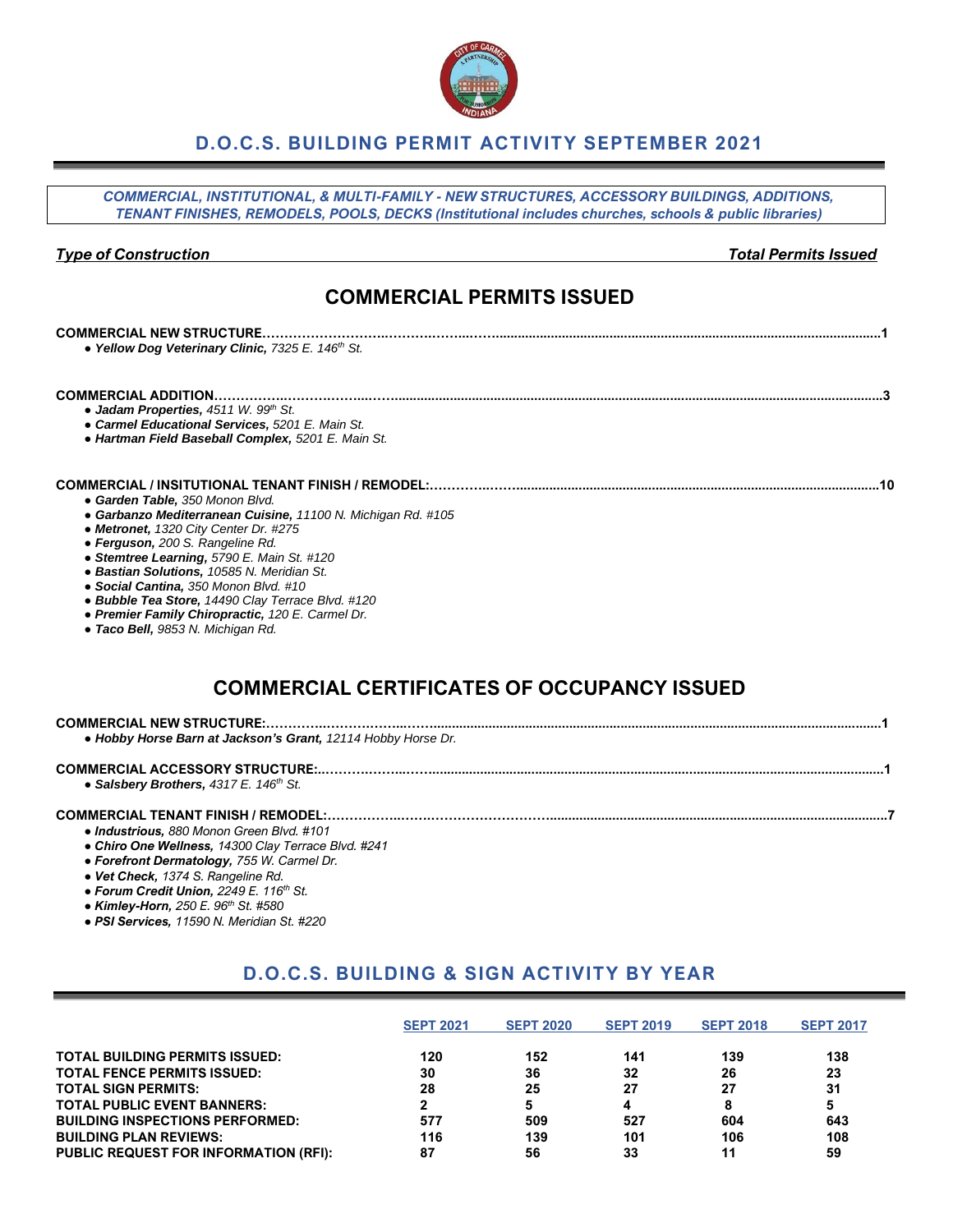

# **D.O.C.S. CODE ENFORCEMENT ACTIVITY SEPTEMBER 2021**

#### **CODE ENFORCEMENT TASK REPORT SUMMARY FOR SEPTEMBER 2021**

| <b>COMPLAINTS RECEIVED</b> | <b>TOTAL:</b> | <b>INSPECTION STATISTICS</b> | <b>TOTAL:</b> |               |     |
|----------------------------|---------------|------------------------------|---------------|---------------|-----|
| <b>EMAIL</b>               | 13            | <b>NEW CASES</b>             |               |               | 144 |
| "MY CARMEL" APP            | 13            | INITIAL INSPECTIONS          |               |               | 136 |
| <b>PHONE</b>               | 5             | ABATEMENT                    |               |               | 6   |
| <b>REFERRAL</b>            | 0             | INITIAL VIOLATION NOTICE     |               |               | 83  |
| <b>STAFF</b>               | 112           | <b>RE-INSPECTIONS</b>        |               |               | 505 |
| <b>WALK-IN</b>             | ◢             | <b>CLOSED CASES</b>          |               |               | 231 |
| <b>INSPECTIONS BY AREA</b> | <b>WEST</b>   | <b>CENTRAL</b>               | <b>EAST</b>   | <b>TOTAL:</b> |     |
| <b>NEW CASES</b>           | 27            | 72                           | 45            | 144           |     |
| <b>INITIAL INSPECTIONS</b> | 22            | 69                           | 45            | 136           |     |
| <b>RE-INSPECTIONS</b>      | 62            | 253                          | 190           | 505           |     |
| <b>CLOSED CASES</b>        | 16            | 140                          | 75            | 231           |     |

#### *CODE EN FORCEM EN T M ONTHLY R EPORT FOR SEPTEMB ER 2021*

| <b>TYPE OF COMPLAINT/VIOLATION</b> | <b>NEW CASES</b> | <b>TYPE OF COMPLAINT/VIOLATION</b> | <b>NEW CASES</b> |
|------------------------------------|------------------|------------------------------------|------------------|
| <b>BUILDING CODE VIOLATIONS</b>    |                  | <b>PROPERTY MAINTENANCE</b>        | 10               |
| <b>COMMERCIAL VEHICLE</b>          | $\mathbf{0}$     | RECREATIONAL VEHICLE               | 8                |
| <b>DUMPSTER</b>                    | 4                | RIGHT-OF-WAY OBSTRUCTION           | 2                |
| <b>FARM ANIMALS</b>                | $\mathbf{0}$     | <b>SIDEWALK</b>                    | 0                |
| <b>FENCE VIOLATION</b>             |                  | <b>SIGNS</b>                       | 101              |
| <b>GRASS OR WEEDS</b>              | 34               | TRASH/DEBRIS                       | 41               |
| <b>HOME OCCUPATION</b>             | $\overline{2}$   | UNSAFE BUILDING                    | 0                |
| NOISE REGULATIONS                  | $\mathbf{0}$     | <b>JUNK VEHICLE</b>                | 8                |
| OPEN AND ABANDONED                 | $\mathbf{0}$     | ZONING USE VIOLATIONS              |                  |
| <b>OUTDOOR STORAGE</b>             | 27               | SNOW AND ICE REMOVAL               | $\mathbf{0}$     |
| PARKING IN LAWN/GREENBELT          | 12               | <b>OTHER</b>                       |                  |
|                                    |                  | <b>TOTAL</b>                       | 265              |

FORECLOSURE MONITORING SUMMARY FOR SEPTEMBER 2021

| <b>COMPLAINTS RECEIVED</b> | <b>TOTAL:</b> |
|----------------------------|---------------|
| NEW CASES                  | 2             |
| INITIAL INSPECTIONS        | 4             |
| ABATEMENT                  | U             |
| INITIAL VIOLATION NOTICE   | O             |
| RE-INSPECTIONS             | 4             |
| CLOSED CASES               | 3             |
|                            |               |

| <b>FORECLOSURE STATISTICS</b> | <b>WEST</b> | <b>CENTRAL</b> | <b>EAST</b> | <b>TOTAL:</b> |
|-------------------------------|-------------|----------------|-------------|---------------|
| <b>NEW CASES</b>              |             |                |             |               |
| INITIAL INSPECTIONS           |             |                |             | 4             |
| <b>RE-INSPECTIONS</b>         |             |                |             | 4             |
| <b>CLOSED CASES</b>           |             |                |             |               |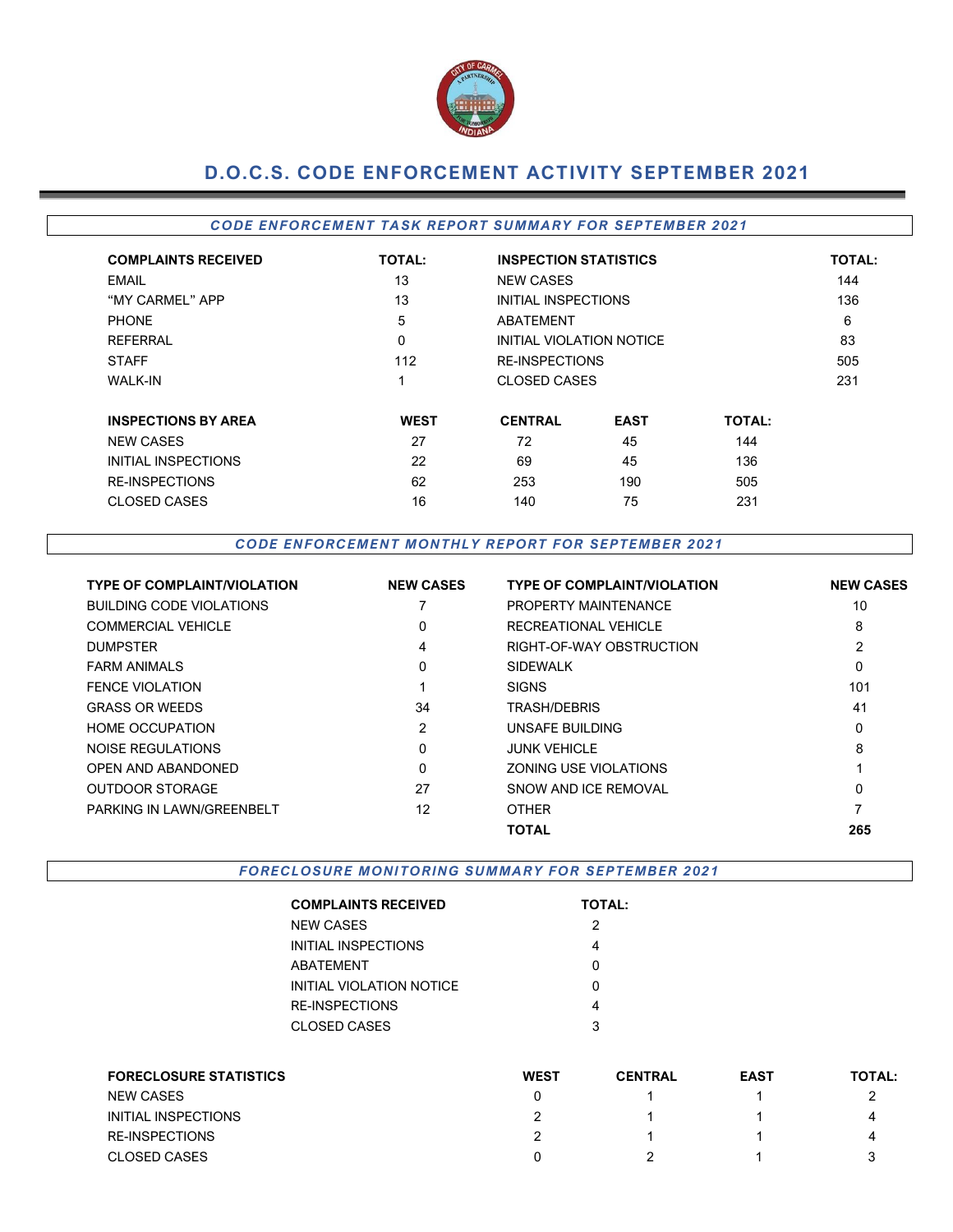# **DEPARTMENT OF COMMUNITY SERVICES INCOME REPORT SEPTEMBER 1-30, 2021**



| <b>TRANSACTION TYPE:</b>                                                     | <b>TRANSACTIONS:</b> | <b>AMOUNT:</b>   |
|------------------------------------------------------------------------------|----------------------|------------------|
| BUILDING PERMITS: [Includes the fee for full Certificate of Occupancy (C/O)] | 112                  | \$<br>86,584.62  |
| <b>DEMOLITION PERMITS:</b>                                                   | 4                    | \$<br>966.00     |
| <b>LATE FEES:</b>                                                            | 0                    | \$               |
| RE-INSPECTION, ADDITIONAL INSPECTION, AND/OR TEMP C/O:                       | 42                   | \$<br>7,511.00   |
| PLAN AMENDMENT: (Commercial / Institutional)                                 | 2                    | \$<br>756.00     |
| <b>PLAN AMENDMENT: (Residential)</b>                                         | $\overline{c}$       | \$<br>374.00     |
| <b>SPECIAL EVENT PERMITS:</b>                                                | 1                    | \$<br>187.00     |
| TEMPORARY USE PERMITS/EXTENSIONS:                                            | 2                    | \$<br>756.00     |
| <b>APPEALS:</b>                                                              | $\Omega$             | \$               |
| <b>FENCE PERMITS:</b>                                                        | 25                   | \$<br>1,352.00   |
| FENCE LIABILITY WAIVER: (Paid to Hamilton County)                            | 15                   | \$<br>420.00     |
| <b>ABATEMENT:</b>                                                            | 0                    | \$               |
| <b>ADLS:</b>                                                                 | $\Omega$             | \$               |
| <b>ADLS AMENDMENT:</b>                                                       | 1                    | \$<br>763.00     |
| <b>COMMITMENT AMENDMENT:</b>                                                 | 0                    | \$               |
| <b>DEVELOPMENT PLAN:</b>                                                     | 0                    | \$               |
| <b>DEVELOPMENT PLAN AMENDMENT:</b>                                           | 0                    | \$               |
| <b>HPR REVIEW:</b>                                                           | 1                    | \$<br>1,502.00   |
| <b>ORDINANCE AMENDMENT:</b>                                                  | 0                    | \$               |
| <b>PLAT VACATE:</b>                                                          | $\Omega$             | \$               |
| <b>PRIMARY PLAT:</b>                                                         | 0                    | \$               |
| PRIMARY PLAT AMENDMENT:                                                      | 0                    | \$               |
| <b>PUD ORDINANCES:</b>                                                       | 0                    | \$               |
| <b>REZONE:</b>                                                               | 1                    | \$<br>1,133.80   |
| <b>ADDITIONAL WAIVER:</b>                                                    | 0                    | \$               |
| <b>SDR SITE PLAN REVIEW:</b>                                                 | 1                    | \$<br>182.00     |
| <b>SECONDARY PLAT/REPLAT:</b>                                                | 3                    | \$<br>2,947.00   |
| <b>SUBDIVISION WAIVER:</b>                                                   | 0                    | \$               |
| <b>MISC. ZONING WAIVER:</b>                                                  | 0                    | \$               |
| <b>TAC ONLY:</b>                                                             | 0                    | \$               |
| <b>DEVELOPMENT STANDARDS VARIANCE:</b>                                       | 5                    | \$<br>545.00     |
| <b>HEARING OFFICER REVIEW:</b>                                               | 3                    | \$<br>561.00     |
| <b>SPECIAL EXCEPTION VARIANCE:</b>                                           | 1                    | \$<br>53.00      |
| <b>SPECIAL USES:</b> (Includes Special Use Amendments)                       | 1                    | \$<br>1,150.00   |
| <b>USE VARIANCE:</b>                                                         | $\mathbf 0$          | \$               |
| <b>SIGN PERMITS:</b>                                                         | 19                   | \$<br>3,828.67   |
| <b>ZONING DETAILS/LETTER:</b>                                                | 0                    | \$               |
| PARK & RECREATION IMPACT FEE (PRIF):                                         | 13                   | \$<br>50,096.00  |
| <b>TOTALS:</b>                                                               |                      |                  |
| <b>GENERAL FUND #101:</b>                                                    |                      | \$<br>111,572.09 |
| <b>PRIF ACCOUNT #106:</b>                                                    |                      | \$<br>35,236.00  |
| PRIF ACCOUNT # 902:                                                          |                      | \$<br>14,860.00  |
| <b>UTILITY FEES: (Sewer/Water permits)</b>                                   |                      | \$<br>95,953.00  |
| <b>TOTAL DEPOSIT:</b>                                                        |                      | \$<br>257,621.09 |
| Last Month's General Fund Deposit:                                           |                      | \$<br>148,100.75 |
| <b>Last Month's Total Deposit:</b>                                           |                      | \$<br>231,440.75 |

**NOTE: Receipts were deposited for 22 business days this month.**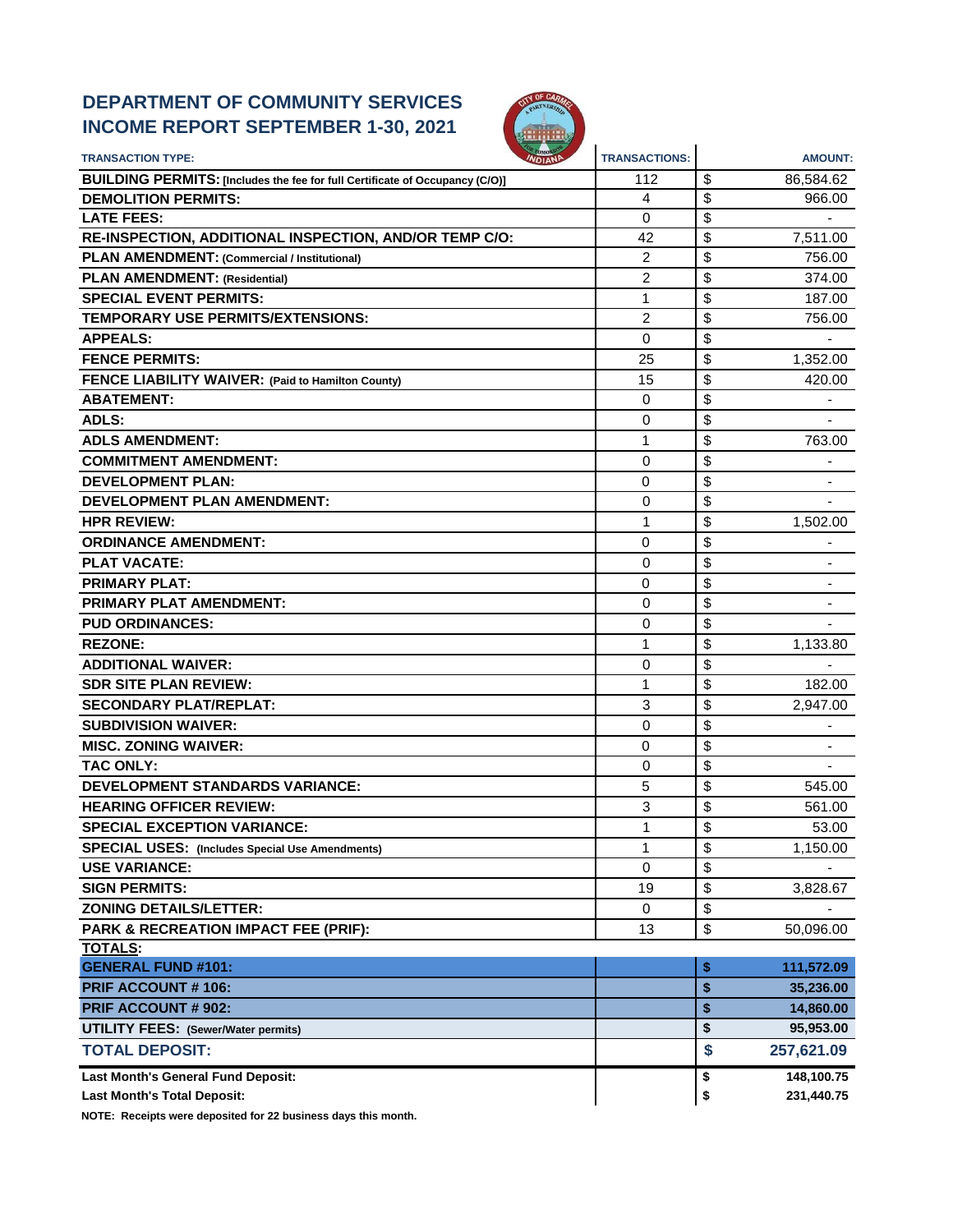### **City of Carmel Monthly Permits Issued 9/1/2021 - 9/30/2021**

**Page 1**

#### Date: 10/4/2021

|                        | <b>Status</b> | Permit NO    | Lot  | Subdivision                       | Property Address                        | Permit Type Description          | Estimated       | Sq Ft | <b>Contact Name</b>                     | <b>Contact Address</b>           | Contact City, State Zip | Property Owner (as listed per applicant) | Owner Address                       | Owner City, State Zip  |
|------------------------|---------------|--------------|------|-----------------------------------|-----------------------------------------|----------------------------------|-----------------|-------|-----------------------------------------|----------------------------------|-------------------------|------------------------------------------|-------------------------------------|------------------------|
| <b>Issue</b>           |               |              |      |                                   |                                         |                                  | Cost of         |       |                                         |                                  |                         |                                          |                                     |                        |
| Date                   |               |              |      |                                   |                                         |                                  |                 |       |                                         |                                  |                         |                                          |                                     |                        |
|                        |               |              |      |                                   |                                         |                                  |                 |       |                                         |                                  |                         |                                          |                                     |                        |
| 9/1/2021   ISSUED      |               | B-2021-01115 |      | AUMANS ADDITION                   | 843 AUMAN DR W, CAR, 46032              | <b>RES - DEMO</b>                |                 |       | Ray's Demolition, LLC                   | 3859 East US Highway 40          | Clayton, IN 46118       | William D & Gayle T Pulliam              | 8915 Woodacre Lane                  | Indianapolis, IN 46234 |
| 9/2/2021               | <b>ISSUED</b> | B-2021-01102 |      |                                   | 5201 E MAIN ST, CARMEL, 46033           | COMM - ADDITION                  | \$0.00          |       | 0.00 Jacob Bower                        | 3834 S. Emerson Ave.             | Indianapolis, IN 46203  | Ron Farrand                              | 5201 E Main St.                     | Carmel, IN 46033       |
|                        | <b>ISSUED</b> | B-2021-01103 |      | MEADOWS AT THE LEGACY, THE        | 7121 ALICE PAUL LN, CARMEL, 46033       | <b>RES - REMODEL</b>             | \$380,000.00    |       | 4,600.00 Goldwood Construction          | C/o Toni                         | Noblesville, IN 46038   | Thirupathi Gajjela                       | 7121 Alice Paul Ln                  | Carmel, IN 46033       |
|                        | <b>ISSUED</b> | B-2021-01325 |      |                                   | 9919 TOWNE RD, CARMEL, 46032            | <b><i>TEMPUSE - SPCLEVNT</i></b> |                 |       | Breinne Lasley                          | 9919 Towne Road                  | Carmel, IN 46032        | Wm. Craig Dobb:                          | 2360 Treesdale Circle               | Carmel, IN 46032       |
|                        | <b>ISSUED</b> | B-2021-01075 |      | CROOKED STICK ESTATES             | 1590 DITCH RD, CARMEL, 46032            | RES - DECK                       | \$10,000.00     |       | 360.00 Andrius Doniela                  | 13120 Six Points Rd              | Carmel, IN 46032        | Andrius Doniela                          | 13120 Six Points Rd                 | Carmel, IN 46032       |
|                        | <b>ISSUED</b> | B-2021-01328 |      | <b>EDEN FORESTS</b>               | 1936 FOREST DR, CARMEL, 4603.           | <b>RES - ELECTRICAL</b>          |                 |       | Rivera Group                            | 1073 Oliver Ave                  | Indianapolis, IN 46221  | Kendra Malone & Matthew Lathrop          | 11936 Forest Dr                     | Carmel, IN 46033       |
|                        | <b>ISSUED</b> | B-2021-01265 |      | THE LAKES AT HAYDEN RUN           | 3255 LORENZO BLVD, CARMEL, 46074        | <b>RES - REMODEL</b>             | \$14,000.00     |       | 351.00 Brian Jones dba Brian's handyman | 24675 six points rd              | Sheridan, IN 46069      | Anthony delgiudice                       | 13255 Lorenzo Blvd                  | Carmel, In 46074       |
| 9/3/2021 CLOSE         |               | B-2021-01196 |      | NORTHERN HEIGHTS                  | 1402 CENTRAL DR E, CAR, 46032           | <b>RES-ACCSTRCT</b>              | \$12,366.33     |       | 192.00 Stephen Wheeler                  |                                  |                         | Stephen Wheeler                          | 11402 Central Drive East            | Carmel, IN 46032       |
|                        | <b>ISSUED</b> | B-2021-01283 | 60B. | <b>GROVE AT THE LEGACY</b>        | 14218 JAMES DEAN DR, CARMEL, 46033      | <b>RES - SGNLFAM</b>             | \$308,441.00    |       | 2,622.00 Pyatt Builders                 | 630 3rd Ave SW Ste200            | Carmel, IN 46032        | Todd Pyatt                               | 630 3rd Ave SW Ste200               | Carmel, IN 46032       |
|                        | <b>ISSUED</b> |              |      |                                   | 13218 GATMAN CT, CARMEL, 46032          |                                  |                 |       |                                         |                                  |                         | <b>STACY KLINK</b>                       |                                     |                        |
|                        |               | B-2021-01206 |      | THE VILLAGE OF TOWNE POINTE       |                                         | <b>RES-POOL</b>                  | \$50,000.00     |       | 1,200.00 Gary Hendrick                  | 6383 W Broadway                  | McCordsville, IN 46055  |                                          | 13218 GATMAN CT                     | CARMEL, IN 46032       |
|                        | <b>ISSUED</b> | B-2021-01290 |      | GROVE AT THE LEGACY               | 7020 PICKETT PL, CAR, 46033             | <b>RES - SGNLFAM</b>             | \$298,391.00    |       | 2,676.00 Pyatt Builders                 | 630 3rd Ave SW Ste200            | Carmel, IN 46032        | Todd Pyatt                               | 630 3rd Ave SW Ste200               | Carmel, IN 46032       |
|                        | <b>ISSUED</b> | B-2021-01216 | 148  | COOL CREEK NORTH                  | 232 IRONWOOD DR. CAR. 46033             | <b>RES - ADDITION</b>            | \$15,000.00     |       | 180.00 John Eaton                       |                                  |                         | John Eaton                               | 232 Ironwood Dr                     | CArmel, IN 46033       |
|                        | <b>ISSUED</b> | B-2021-01282 | 60A  | <b>GROVE AT THE LEGACY</b>        | 4222 JAMES DEAN DR, CARMEL, 46033       | <b>RES - SGNLFAM</b>             | \$321,926.00    |       | 3,265.00 Pyatt Builders                 | 630 3rd Ave SW Ste200            | Carmel, IN 46032        | <b>Todd Pyatt</b>                        | 630 3rd Ave SW Ste200               | Carmel, IN 46032       |
| 9/7/2021 <b>ISSUED</b> |               | B-2021-01284 |      | <b>GROVE AT THE LEGACY</b>        | 6996 PICKETT PL, CAR, 46033             | RES - SGNLFAM                    | \$299,044.00    |       | 3.020.00 Pyatt Builders                 | 630 3rd Ave SW Ste200            | Carmel, IN 46032        | <b>Todd Pyatt</b>                        | 630 3rd Ave SW Ste200               | Carmel, IN 46032       |
|                        | <b>ISSUED</b> | B-2021-01269 |      |                                   | 3225 N MERIDIAN ST, CAR, 46032          | TEMPUSE - SPCLEVNT               |                 |       | Cheryl Charlton                         | PO Box 11516                     | Indianapolis, IN 46201  | ISG Real Estate Investments LLC          | 13225 N Meridian Street             | Carmel, IN 46032       |
|                        | <b>ISSUED</b> | B-2021-01258 |      | <b>IACKSONS GRANT ON WILLIAMS</b> | 508 MENDENHALL DR, CARMEL, 46032        | RES - SGNLFAM                    | \$1,301,760.00  |       | 8,383.00 Kristen McConnell              | 4630 Lisborn Dr                  | Carmel, IN 46033        | Christopher and Denika Phillips          | 508 Mendenhall Dr                   | Carmel, IN 46032       |
|                        |               |              |      | <b>CREEK</b>                      |                                         |                                  |                 |       |                                         |                                  |                         |                                          |                                     |                        |
|                        | <b>ISSUED</b> | B-2021-01299 |      | SUNRISE ON THE MONON              | 512 DAYLIGHT DR, CAR, 46280             | <b>RES - SGNLFAM</b>             | \$475,619.00    |       | 2,252.00 Old Town Design Group          | 1132 S. Rangeline Rd. Suite 200  | Carmel, IN 46032        | John and Mary Delaney                    | 1517 Evenstar Blvd                  | Carmel, IN 46280       |
|                        | <b>ISSUED</b> | B-2021-00998 |      |                                   | 150 W 116TH ST, CARMEL, 46032           | <b>RES - DEMO</b>                |                 |       | Outdoor Environments Group              | 4929 Robison Road                | Indianapolis, IN 46268  | Matt Chalfant                            | 1150 W. 116th st.                   | Carmel, in 46032       |
|                        | <b>ISSUED</b> | B-2021-00996 |      |                                   |                                         |                                  |                 |       |                                         | 4929 Robison Road                |                         | Matt Chalfant                            |                                     |                        |
|                        |               |              |      |                                   | 1150 W 116TH ST, CARMEL, 46032          | <b>RES-POOL</b>                  | \$150,000.00    |       | 1,630,00 Outdoor Environments Group     |                                  | Indianapolis, IN 46268  |                                          | 1150 W. 116th st.                   | Carmel, In 46032       |
| 9/8/2021   ISSUED      |               | B-2021-01315 |      | ROLLING MEADOWS                   | 163 PEARL ST, CARMEL, 46032             | <b>RES - ELECTRICAL</b>          |                 |       | PETERMAN HVAC                           | 677 COMMERCE PKWY W DRIVE        | GREENWOOD, IN 46143     | <b>QUENTIN MULLINEX</b>                  | 163 PEARL ST                        | CARMEL, IN 46032       |
|                        | <b>ISSUED</b> | B-2021-01316 |      | <b>COLLEGE HEIGHTS</b>            | 518 E 108TH ST, INDIANAPOLIS, 46280     | <b>RES - ELECTRICAL</b>          |                 |       | PETERMAN HVAC                           | 677 COMMERCE PKWY W DRIVE        | GREENWOOD, IN 46143     | <b>RICK GARRETT</b>                      | 518 E 108TH ST                      | INDIANAPOLIS, IN 46280 |
|                        | <b>ISSUED</b> | B-2021-01158 | 181  | CHERRY CREEK ESTATES              | 6535 RED CEDAR WAY, CAR, 46033          | <b>RES - REMODEI</b>             | \$22,000.00     |       | 1.550.00 Andrea Jesudian                | 6535 Red Cedar Way               | Carmel, IN 46033        | Andrea Jesudian                          | 6535 Red Cedar Way                  | Carmel, IN 46033       |
|                        | <b>ISSUED</b> | B-2021-01320 | 245  | <b>BAYHILL</b>                    | 2159 THICKET HILL CIR, CAR, 46033       | RES - POOL                       | \$130,000.00    |       | 1,909.00 Mike McGhee & Associates, Inc. | P.O. Box 425                     | Camby, IN 46113         | Steve Champlin                           | 12159 Thicket Hill Circle           | Carmel, IN 46113       |
|                        | <b>ISSUED</b> | B-2021-01147 |      |                                   | 4490 CLAY TERRACE BLVD #120, CARMEL,    | COMM - REMODEL                   | \$20,000.00     |       | 1,600,00 David Wang                     | 13144 Harrison dr                | Carmel, IN 46033        | Clay Terrace                             | 14390 Clay Terrace Blvd             | Carmel, IN 46032       |
|                        |               |              |      |                                   | 46032                                   |                                  |                 |       |                                         |                                  |                         |                                          |                                     |                        |
| 9/9/2021 ISSUED        |               | B-2021-00640 |      | FOREST GLEN                       | 9637 MAPLE DR, CAR, 46280               | RES - ACCSTRCT                   | \$15,000.00     |       | 864.00 Scott Bacon                      | 9637 Maple Dr                    | Carmel, IN 46280        | Scott Bacon                              | 9637 Maple Dr                       | Carmel, IN 46280       |
|                        | <b>ISSUED</b> | B-2021-01253 |      | ESTATES AT TOWNE MEADOW           | 2858 TRAILBLAZER CT, CARMEL, 46032      | <b>RES - SGNLFAM</b>             | \$731,000.00    |       | 7,303.00 PulteGroup                     | 11590 N. Meridian St. #530       | Carmel, IN 46032        | PulteGroup                               | 11590 N. Meridian St. #530          | Carmel, IN 46032       |
|                        | <b>ISSUED</b> | B-2021-01321 |      | HAMLET AT JACKSONS GRANT,         | 2032 SIGILLARY WAY, CARMEL, 46032       | RES - SGNLFAM                    | \$957,487.00    |       | 4,898.00 Homes by McKenzie INC          | 4631 Lisborn Drive               | Carmel, IN 46033        | Homes by McKenzie INC                    | 4631 Lisborn Drive                  | Carmel, IN 46033       |
|                        |               |              |      |                                   |                                         |                                  |                 |       |                                         |                                  |                         |                                          |                                     |                        |
|                        | <b>ISSUED</b> | B-2021-01311 |      | BELLEWOOD                         | 3297 MINK LN, CARMEL, 46074             |                                  |                 |       |                                         |                                  |                         | Ken Scott                                |                                     |                        |
|                        |               |              |      |                                   |                                         | <b>RES-ACCSTRCT</b>              | \$29,000.00     |       | 320.00 David Kilburn                    | 10315 broadway st.               | Indianapolis, IN 46280  |                                          | 13297 Mink Lane                     | Carmel, in `46074      |
| 9/10/2021   ISSUED     |               | B-2021-01191 |      | WEST CARMEL MARKETPLACE           | 10025 N MICHIGAN RD #140, CARMEL, 46032 | TEMPUSE - SEASONAL               |                 |       | John Bilotto                            | 215 Hopkins dr                   | Atlanta, IN 46031       | Office Depot                             | 6600 North Military Trail           | Boca Raton, Fl 33496   |
|                        | <b>ISSUED</b> | B-2021-01332 |      | SUNRISE ON THE MONON              | 9866 NORTHERN LIGHTS LN, CAR, 46280     | RES - SGNLFAM                    | \$420,000.00    |       | 2,207.00 Old Town Design Group          | 1132 S. Rangeline Rd. Suite 200  | Carmel, IN 46032        | Old Town Design Group                    | 1132 S. Rangeline Rd. Suite 200     | Carmel, IN 46032       |
|                        | <b>ISSUED</b> | B-2021-01335 |      | SUNRISE ON THE MONON              | 9864 NORTHERN LIGHTS LN, CAR, 46280     | <b>RES - SGNLFAM</b>             | \$404,900.00    |       | 2,316.00 Old Town Design Group          | 1132 S. Rangeline Rd. Suite 200  | Carmel, IN 46032        | Old Town Design Group                    | 1132 S. Rangeline Rd. Suite 200     | Carmel, IN 46032       |
|                        | <b>ISSUED</b> | B-2021-01246 |      |                                   | 14490 LITTLE EAGLE CREEK AVE,           | RES - POOL                       | \$91,000.00     |       | 1,159.00 Pools of Fun                   | PO Box 576                       | Plainfield, IN 46168    | Kate & Travis Jones                      | 14490 Little Eagle Creek Ave.       | Zionsville, IN 46077   |
|                        |               |              |      |                                   | ZIONSVILLE, 4607                        |                                  |                 |       |                                         |                                  |                         |                                          |                                     |                        |
|                        | <b>ISSUED</b> | B-2021-01306 |      | PLUM CREEK RIDGE                  | 12948 CANTIGNY WAY E, CARMEL, 46033     | <b>RES - REMODEL</b>             | \$50,000.00     |       | 1,200.00 Custom Home Medic              | 1094 3rd Ave SW                  | Carmel, IN 46032        | Courtney Falk                            | 12948 Cantigny Way                  | Carmel, in 46033       |
|                        | <b>ISSUED</b> | B-2021-01074 |      | CROOKED STICK ESTATES             | 1590 DITCH RD, CARMEL, 46032            | <b>RES-ACCSTRCT</b>              | \$70,000.00     |       | 1,800,00 Andrius Doniela                | 13120 Six Points Rd              | Carmel, IN 46032        | Andrius Doniela                          | 13120 Six Points Rd                 | Carmel, IN 46032       |
|                        | <b>ISSUED</b> | B-2021-00764 |      |                                   | 325 E 146TH ST, CARMEL, 46033           | COMM - NEWSTRUCT                 | \$12,500,000.00 |       | 5,600.00 BuildSmart Construction        | 230 N. Rangeline Rd.             | Carmel, IN 46032        | Dr. Sam Stanley                          | 7325 E. 146th St.                   | Carmel, IN 46033       |
|                        | <b>ISSUED</b> | B-2021-01223 | 263  | LAKES AT HAZEL DELI               | 2355 DUBARRY DR, CARMEL, 46033          | <b>RES - POOL</b>                | \$50,000.00     |       | 777.00 Randy Badger                     | 5832 Kenwood way                 | Plainfield, IN 46168    | Grant Romine                             | 12355 Dubarry Drive                 | Carmel, In 46033       |
|                        |               |              |      |                                   |                                         |                                  |                 |       |                                         |                                  |                         |                                          |                                     |                        |
|                        | <b>ISSUED</b> | B-2021-01309 |      | <b>GROVE AT THE LEGACY</b>        | 7003 PICKETT PL, CAR, 46033             | <b>RES - SGNLFAM</b>             | \$247,046.00    |       | 2,632.00 Pyatt Builders                 | 630 3rd Ave SW Ste200            | Carmel, IN 46032        | <b>Todd Pyatt</b>                        | 630 3rd Ave SW Ste200               | Carmel, IN 46032       |
| 9/13/2021   ISSUED     |               | B-2021-01323 | 280  | TRAILS AT AVIAN GLEN              | 5774 MEADOWLARK PL, CARMEL, 46033       | RES - ACCSTRCT                   | \$23,000.00     |       | 224.00 Douglas Fernandes                | 8444 Castlewood Dr, suite 500    | Indianapolis, IN 46250  | Mike Quigley                             | 5774 Meadowlark Place               | Carmel, IN 46033       |
|                        | <b>ISSUED</b> | B-2021-01249 |      | BRANDYWINE                        | 3631 BRANDYWINE CIR, CAR, 46032         | <b>RES-ACCSTRCT</b>              | \$5,000.00      |       | 320,00 john huseman                     | 3631 brandywine circle           | carmel, IN 46032        | john huseman                             | 3631 brandywine circle              | carmel, IN 46032       |
|                        | <b>ISSUED</b> | B-2021-01199 |      |                                   | 120 E CARMEL DR, CAR, 46032             | COMM - REMODEL                   | \$15,000.00     |       | 135.00 Bedrock Builders, Inc            | 15240 Endeavor Drive             | Noblesville, IN 46060   | Fineberg Group, LLC                      | 1 East Carmel Drive, STE 200        | Carmel, IN 46032       |
|                        | <b>ISSUED</b> | B-2021-01194 |      | ENGLISH OAKS                      | 10733 ENGLISH OAKS DR, CAR, 46032       | <b>RES-ACCSTRCT</b>              | \$100,000.00    |       | 750.00 Indy Landscape Concepts          | 500 N Meridian Street Suite D    | Greenwood, IN 46143     | <b>Dmitry Blumenkrants</b>               | 10733 English Oaks Dr               | Carmel, IN 46032       |
|                        | <b>ISSUED</b> | B-2021-00289 |      | MAYFLOWER PARK                    | 4511 W 99TH ST, CARMEL, 46032           | COMM - ADDITION                  | \$1,078,881.00  |       | 12,998.00 Sally Applegate               | 1715 S. Franklin Rd              | Indianapolis, IN 46239  | Jadam Properties/Todd Katz               | 10240 Ditch Rd                      | Carmel, IN 46032       |
| 9/14/2021   ISSUED     |               | B-2021-01317 | 258  | JACKSONS GRANT ON WILLIAMS        | 2010 OTTO LN, CAR, 46032                | RES - SGNLFAM                    | \$805,214.00    |       | 5,150.00 Old Town Design Group          | 1132 S. Rangeline Rd. Suite 200  | Carmel, IN 46032        | Thomas Phalen and Sara Brunner           | 467 Chimney Rock                    | Carmel, IN 46032       |
|                        |               |              |      | <b>CREEK</b>                      |                                         |                                  |                 |       |                                         |                                  |                         |                                          |                                     |                        |
| 9/15/2021   ISSUED     |               | B-2021-01236 |      | SPRINGMILL RIDGE                  | 3048 SOUTHAMPTON CT, CARMEL, 46032      | <b>RES - POOL</b>                | \$86,000.00     |       | 1,394.00 Pools of Fun                   | PO Box 576                       | Plainfield, IN 46168    | Jason Allen                              | 13048 Southampton Ct.               | Carmel, IN 46032       |
|                        | <b>ISSUED</b> | B-2021-01319 |      | HAYDEN RUN                        | 2968 TUSCANY BLVD, CARMEL, 46032        | <b>RES - REMODEI</b>             | \$12,000.00     |       | 12.00 Mohanarao Devaraju                | 12968 Tuscany blvd               | Carmel, IN 46032        | Mohanarao Devarajı                       | 12968 Tuscany blvd                  | Carmel, IN 46032       |
|                        | <b>ISSUED</b> | B-2021-01324 |      |                                   | 2886 WEST RD, ZIONSVILLE, 46077         | <b>RES - SOLAR</b>               | \$71,469.00     |       |                                         | 1038 Brentwood Ct Suite B        | Lexington, KY 40511     | Segei Hovyadino                          | 12886 West Rd                       | lionsville, IN 46077   |
|                        |               |              |      |                                   |                                         |                                  |                 |       | 1,273.14 Brandon Sturgeon               |                                  |                         |                                          |                                     |                        |
|                        | <b>ISSUED</b> | B-2021-01358 |      | CROSSFIELDS                       | 1825 CROSSFIELDS DR, CARMEL, 46032      | RES - REMODEL                    | \$45,000.00     |       | $1.500.00$ Angelia Thorpe               | 11825 Crossfields Drive          | Carmel, IN 46032        | Angelia I horpe                          | 11825 Crossfields Drive             | Carmel. IN 46032       |
|                        | <b>ISSUED</b> | B-2021-01363 |      |                                   | 1700 N MERIDIAN ST, CARMEL, 46032       | TEMPUSE - SEASONAL               |                 |       | Matt Mutton                             | 1818 Lakeview Dr                 | Fort Wayne, IN 46808    | Indiana University Health                | 11700 N Meridian St                 | Carmel, IN 46032       |
|                        | <b>ISSUED</b> | B-2021-01260 | 192  | ACKSONS GRANT ON WILLIAMS         | 2184 FRENZEL PKWY, CARMEL, 46032        | RES - ACCSTRCT                   | \$62,800.00     |       | 448.00 William Turner                   |                                  |                         | William Turner                           | 12184 Frenzel Pkwy                  | Carmel, IN 46032       |
|                        |               |              |      | CREEK                             |                                         |                                  |                 |       |                                         |                                  |                         |                                          |                                     |                        |
|                        | <b>ISSUED</b> | B-2021-01331 |      | <b>CLAY CORNER</b>                | 3030 COREY AVE, CAR, 46032              | <b>RES - REMODEL</b>             | \$42,484.63     |       | $1,005.00$ Kendra Bunch                 | 8847 Commerce Park Place Suite J | Indianapolis, IN 46268  | Xuelin & Xiaowen Li                      | 13030 Corey Ave                     | Carmel, IN 46032       |
|                        | <b>ISSUED</b> | B-2021-01024 |      |                                   | 395 QUEENS WAY, CAR, 46032              | RES - DEMO                       |                 |       | Jim Arthur                              | 5780 E 25th Street               | Indianapolis, IN 46218  | Ajay Patel & Sonya Cropper               | 1395 Queens Way                     | Carmel, IN 46032       |
|                        | <b>ISSUED</b> | B-2021-01225 |      | WESTMONT                          | 590 NORIC CT, CARMEL, 46032             | <b>RES - ADDITION</b>            | \$212,711.00    |       | 855.00 Nicholas Design Build            | 8049 N 600 W                     | McCordsville, IN 46055  | Jeffrey & Carolyn Springer               | 1590 Noric Ct                       | Carmel, IN 46032       |
|                        | <b>ISSUED</b> | B-2021-01307 | P95  | CROOKED STICK ESTATES             | 1408 PRESTON TRL, CAR, 46032            | <b>RES - REMODEL</b>             | \$48,440.00     |       | 600.00 Megan Nagy                       | 99 East Carmel Drive Suite 100   | Carmel, IN 46032        | <b>CLARK &amp; CHERYL ZOLL</b>           | 1408 PRESTON TRAIL                  | CARMEL, IN 46032       |
| 9/16/2021   ISSUED     |               | B-2021-01053 |      | BENNETT TECHNOLOGY PARK           | 1100 N MICHIGAN RD #105, ZIONSVILLE,    | COMM - NWTENFIN                  | \$200,000.00    |       | 1,584.00 Stephanie Henschen             | 3334 N. 20th Street              | Phoenix, AZ 85016       | Lee and Associates                       | 10201 N Illinois Street, Suite #275 | Indianapolis, IN 46290 |
|                        |               |              |      |                                   | 16077                                   |                                  |                 |       |                                         |                                  |                         |                                          |                                     |                        |
|                        |               |              |      |                                   | 4140 E 96TH ST, INDIANAPOLIS, 46240     |                                  |                 |       |                                         |                                  | Macedonia, OH 44056     |                                          |                                     |                        |
|                        | <b>ISSUED</b> | B-2021-01271 |      |                                   |                                         | COMM - COMAMEND                  |                 |       | John Auble - CJI Inc                    | 1333 Highland Rd Suite A         |                         | Penske Honda - Brett Rozzi               | 4140 E 96th St                      | Indianopolis, IN 46420 |
|                        | <b>ISSUED</b> | B-2021-01351 |      |                                   | 0585 N MERIDIAN ST #200, INDIANAPOLIS,  | COMM - NWTENFIN                  | \$181,000.00    |       | 5.233.00 Capitol Construction Services  | 11051 Village Square Lane        | Fishers, IN 46038       | <b>Bastian Solutions</b>                 | 10585 N. Meridian Street, Suite 300 | Indianapolis, IN 46290 |
|                        |               |              |      |                                   | 16290                                   |                                  |                 |       |                                         |                                  |                         |                                          |                                     |                        |
|                        | <b>ISSUED</b> | B-2021-01355 |      | <b>STANFORD PARK</b>              | 372 BURLINGAME BLVD, CARMEL, 46074      | <b>RES - REMODEL</b>             | \$10,000.00     |       | 650.00 VEREMY REMODELLING LLC           | 18200 US 31 north Lot 60         | westfield, IN 46074     | Kushal Kant                              | 3372 burlingame blvd                | carmel, IN 46074       |
|                        | <b>ISSUED</b> | B-2021-00687 |      | VALLEYBROOK                       | 4967 DEER RIDGE DR N, CARMEL, 46033     | RES - ACCSTRCT                   | \$50,000.00     |       | 750.00 Indy Landscape Concepts          | 500 N. Meridian Street Suite D   | Greenwood, IN 46143     | Rachel & Aaron Webster                   | 4967 Deer Ridge Drive N.            | Carmel, IN 46033       |
|                        | <b>ISSUED</b> | B-2021-01262 |      | WOODS AT LIONS CREEK, THE         | 4417 SERENGETI CIR, CARMEL, 46074       | RES - ACCSTRCT                   | \$50,000.00     |       | 420.00 Govind Singh                     | 5410 Barker                      | Indianapolis, IN 46236  | Jason Leaver                             | 4417 Serengeti Circle.              | Carmel, IN 46074       |
|                        | <b>ISSUED</b> | B-2021-01308 |      |                                   | 320 CITY CENTER DR #275, CAR, 46032     | COMM - NWTENFIN                  | \$180,000.00    |       | 12,460.00 Dustin Wilson                 | 5261 N Tacoma Ave, Suite A       | Indianapolis, IN 46220  | Cushman Wakefield                        | One American Square, Suite 1800     | Indianapolis, IN 46282 |
|                        | <b>ISSUED</b> | B-2021-01327 |      | WARREN AND PHELPS                 | 200 S RANGELINE RD, CARMEL, 46032       | COMM - NWTENFIN                  | \$40,000.00     |       | 2,650.00 Jodi Harder                    | 385 City Center Drive, Suite 100 | Carmel, IN 46032        | Pedcor                                   | 770 3rd Avenue SW                   | Carmel, IN 46032       |
|                        | <b>ISSUED</b> | B-2021-01333 | 235  | <b>VILLAGE OF WESTCLAY</b>        | 801 MILFORD ST, CAR, 46032              | RES - RESAMEND                   |                 |       | Custom Living                           | 5335 Winthrop Ave A              | Indianapolis, IN 46220  | Amanda + Drew Alden                      | 1801 Milford St                     | Carmel, IN 46032       |
|                        |               |              |      |                                   |                                         |                                  |                 |       |                                         |                                  |                         |                                          |                                     |                        |

÷

**Total Permits: 120 Total Estimated Cost of Construction: \$35,973,881.60 Total Sq.Ft.: 210,929.14**